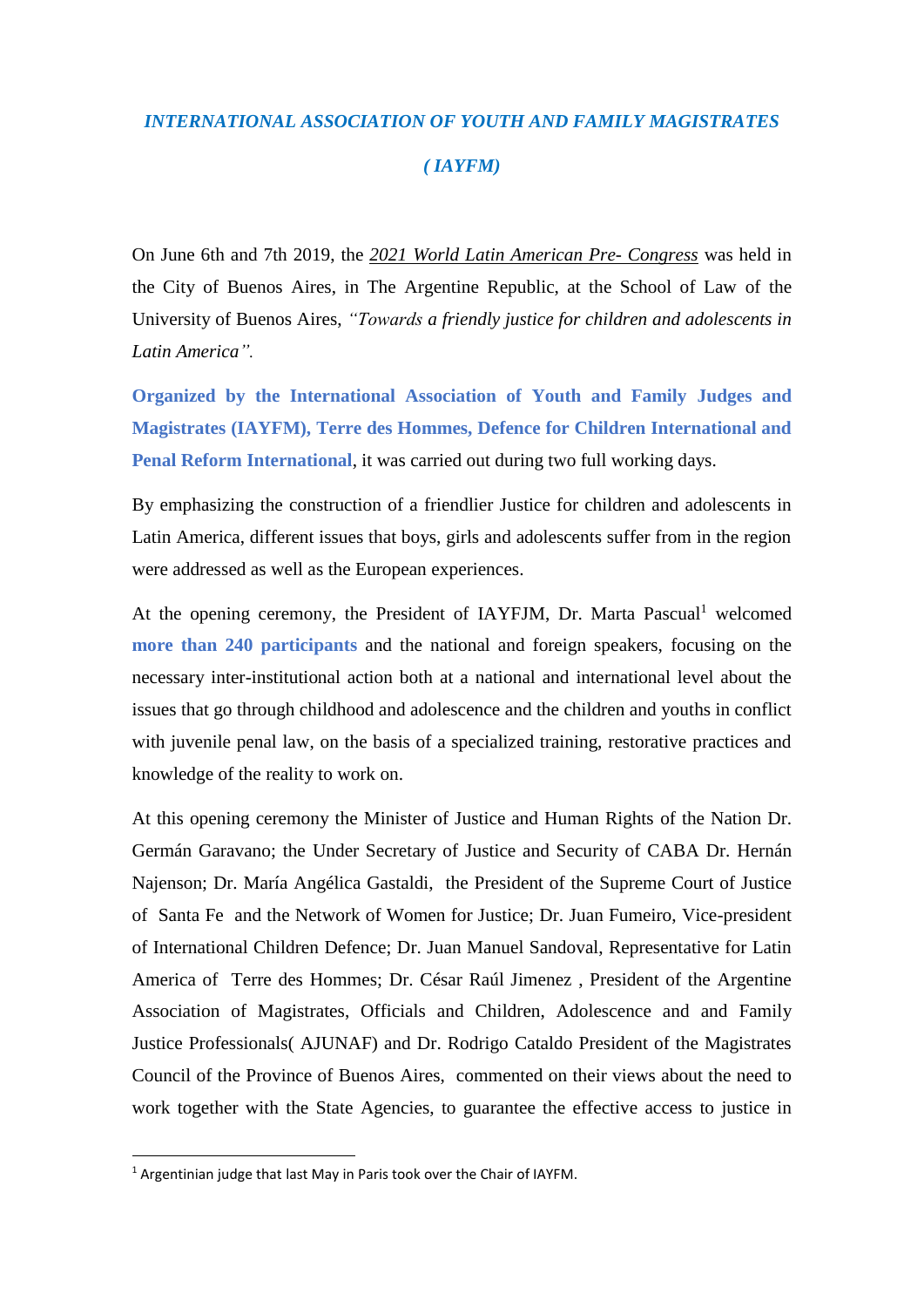terms of equality and without discrimination, the importance of becoming agents of change for a human rights culture; to promote the necessary reforms from the regulatory context, to reach concensus to solve the problems of a more complex society that is ideologically intersected with the development and enforcement of public policies.

The **panels of key-note speakers from different parts of the country**, from the Region and from abroad  $2$ , tackled issues such as: good restorative practices for youths in conflict with the penal law; international return of children, gestation by substitution and the voice of children and youths in legal proceedings, the progress made in Argentinian case-laws and in Comparative Law; the possible solutions regarding a juvenile justice case (from the view of a Prosecutor from Brazil, a judge from Canada, a judge from the USA and from Switzerland); the future of youths and work, and Justice for children and adolescents.

Main ideas were highlighted such as: working on restorative practices with the participation of the victims and the youth involved as well as society in a process of recomposition ; the inter-institutional approach being the key element in that restorative task; the importance of taking the contexts into account; the issue of the migration phenomena; the need to count on reliable data regarding juvenile justice and the reality that youths go through.

The proceeding of international return of boys, girls and adolescents, the complexity of such proceedings, the precautionary measures, exemptions and the interaction and coordination among the courts involved, were developed through the applicable laws and the experiences in Argentina and in Uruguay. **The best interest of the child and the right of the child to be heard were pointed out as crucial rights and guidelines**. Training and passing procedural legislation were considered to be fundamental tools to speed the required paperwork as well as the respect for the best interest of the child.

**Gestation by substitution from different perspectives**; because its regulation in the Civil and Commercial Code is a must; the status of the right to an identity; the triple filiation; human trafficking; the experience in Chile; the different socio-economic realities that surround the gestation by substitution; myths and realities; the right that judges have to investigate on the aptitude of the principals, the dignity of the person; to

1

<sup>2</sup> Brazil, Uruguay, Mexico, United States, Canada, Switzerland.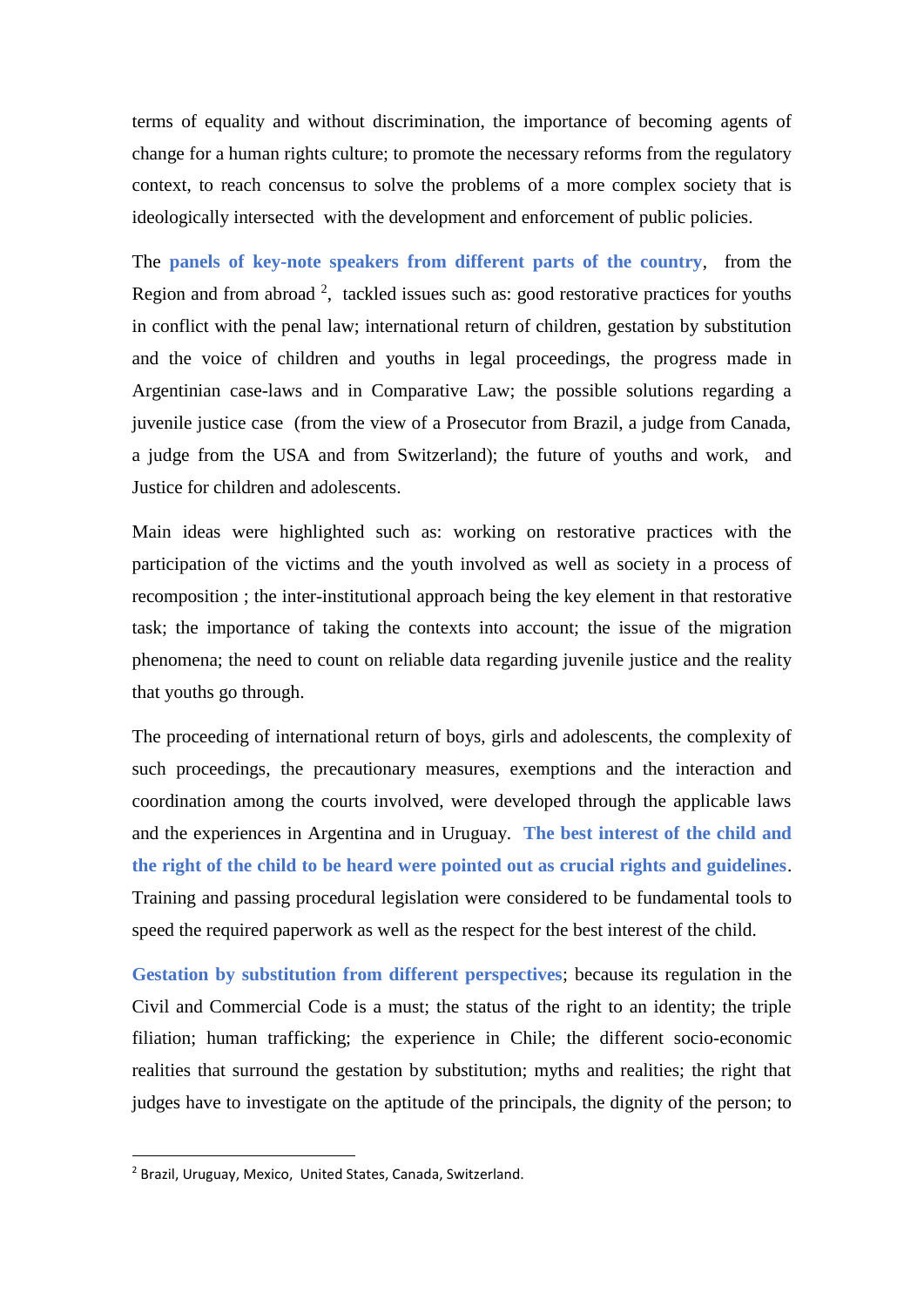investigate whether it is a sale, what if the gestating woman changes her mind; the advisory opinion on the topic of ECHR; and the current jurisprudence, were discussed by the panellists.

Talks were given on **the youths and their future**, about their insertion in the educational system, the need for shorter courses of studies and work expectations pointing out those things that make youths happy. Also, the issue regarding the future of work was discussed, the duration of the working day, the new occupations or jobs required in the future and the replacement of men by robots and artificial intelligence.

**The right of the child to be heard, to be listened to**, was also discussed in light of the local experiences; how to conduct interviews; how to interpret the silences or the lack of cooperation of children to talk at the proceedings; the "active"<sup>3</sup> listening; as an approach from an empathetic view towards the child, not only by the judge but also by the inter-disciplinary teams. An adult-centred view was identified in the proceedings and the need that childhood is singled out and to go from discourse to reality.

As regards children and youth justice, the views and reflections provided by judges from other countries proved interesting, depicting their<sup>4</sup> reality, the impact an absent **State has on childhood and adolescence**, and the involvement of organized crime groups, gangs or cartels; the structural violence youths are exposed to and the consideration that before committing a crime, they are also victims. In addition, from reality abroad, (In Brazil for example) a view on childhood was presented, the importance of support social networks and the integration of the different resources of the State, coordinated by a committee, created in view of the drafting of a law that provides the suitable legal framework to avoid a dispersion of resources and timing in situation-solving that involve boys, girls and adolescents.

**Things in common were identified during both days at the Congress:** the influence of economic, social and cultural rights in the development of boys, girls and adolescents; the importance of quality education; health for the youths; having a perspective of infancy and gender for all public policies and actions in view of the guarantee and promotion of the human rights of the children; to provide tools for the

**.** 

<sup>&</sup>lt;sup>3</sup> "Active" listening that involves interaction with the child, to respect, observe, not to advise, or say what has to be said or what the child is expected to say.

<sup>4</sup> As in Mexico for example.